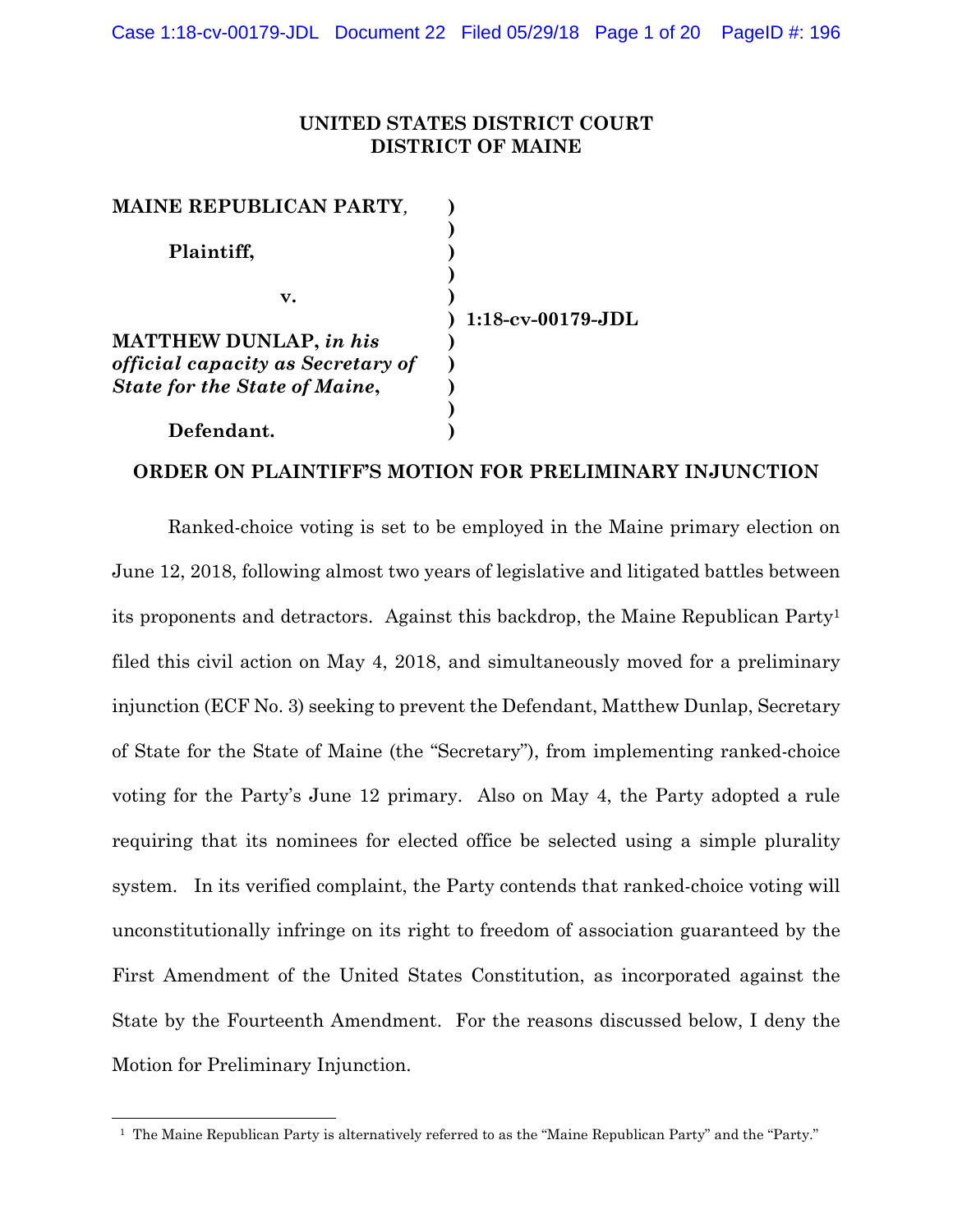Case 1:18-cv-00179-JDL Document 22 Filed 05/29/18 Page 2 of 20 PageID #: 197

#### **I. BACKGROUND**

"The Ranked-Choice Voting Act" (the "RCV Act") is currently in effect for the June 12, 2018, primaries. L.D. 1557, §§ 1-6 (referred to the voters, 127th Legis. 2016) (effective Jan. 7, 2017) (codified at 21-A M.R.S.A. §§ 1(27-C), 1(35-A), 601(2)(J), 722(1), 723-A (2018)). Previously, Maine law required a single-choice voting system in primary and general elections, in which voters voted for a single candidate, and the candidate with the most votes (but not necessarily a majority of votes) won. *See Opinion of the Justices*, 162 A.3d 188, 197 (Me. 2017). That system is referred to by the parties as a "plurality" system.

The RCV Act defines ranked-choice voting as "the method of casting and tabulating votes in which voters rank candidates in order of preference, tabulation proceeds in sequential rounds in which last-place candidates are defeated and the candidate with the most votes in the final round is elected." L.D. 1557, § 2 (codified at 21-A M.R.S.A. § 1(35-A)). Under ranked-choice voting, the first round proceeds much in the same way it did under the plurality system: Each voter's first choice vote is counted, and if any candidate captures an outright majority of the first choice votes that candidate wins. *See* ECF No. 1 at ¶ 10. But, if no candidate captures a majority of the first choice votes, there is an instant run-off. *See id.* The candidate with the fewest first choice votes is eliminated, and all of the ballots that listed him or her as the first choice candidate are counted for their second choice candidate. *See id.* The process repeats and eliminates more last place candidates until one candidate receives a majority of the votes. *See id.*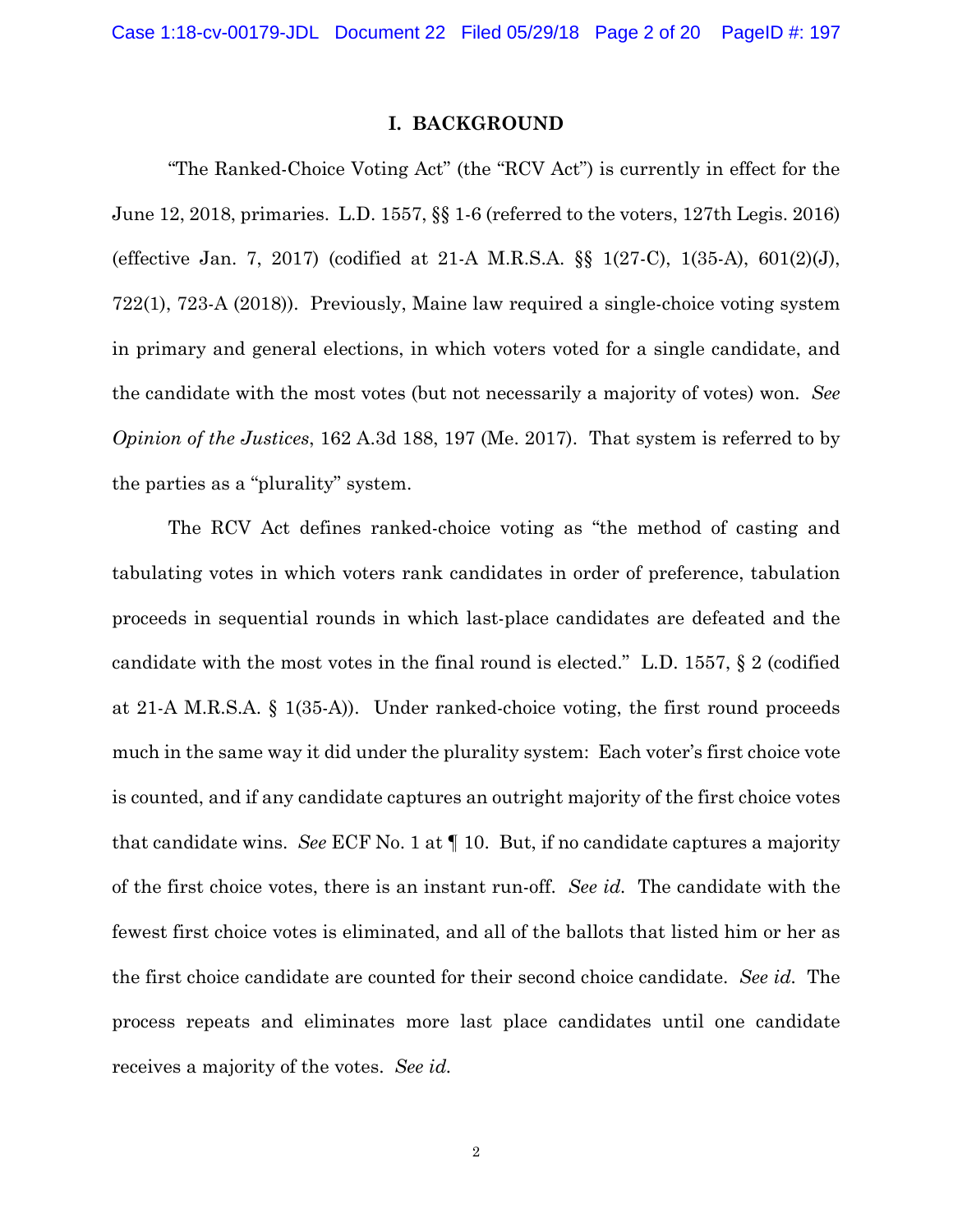Only voters enrolled in the Maine Republican Party will be eligible to cast a vote in the Party's primary on June 12. *See* ECF No. 13 ¶ 7*.* Because the rankedchoice voting process is triggered in races with more than two candidates, only two of the upcoming contests in the Republican primary—the contests for Governor of the State of Maine and Representative to the Maine Legislature in House District 75 will be subject to the ranked-choice voting process during the June 2018 primary. *See id.*

Following the adoption of the RCV Act by public referendum in 2016, there were legislative efforts to repeal or delay its implementation.2 The RCV Act's complex post-adoption legislative and judicial history is chronicled in two opinions of the Maine Supreme Judicial Court related to it: *Opinion of the Justices*, 162 A.3d 188 (Me. 2017) and *Maine Senate v. Secretary of State*, --- A.3d ---, 2018 WL 1832874 (Me. April 17, 2018). And, as the Court explained in *Maine Senate*: "The history of rankedchoice voting in Maine to date could provide the substance of an entire civics course on the creation of statutory law in the State of Maine." *Maine Senate*, 2018 WL 1832874, at \*1.3

<sup>&</sup>lt;sup>2</sup> Although the RCV Act is currently in effect as applied to primary elections, two issues cloud its future: First, if the legislative measure titled "An Act to Implement Ranked-Choice Voting in 2021" is not vetoed by the statewide vote on June 12, 2018, then all future ranked-choice elections will be delayed until 2021; even then, if the State Legislature fails to amend the Maine Constitution to permit ranked-choice voting in certain elections before 2021, all of the statutory ranked-choice voting provisions will be repealed. *See* P.L. 2017, ch. 316, §§ 1-14 (effective Feb. 5, 2018); *see also Maine Senate*, 2018 WL 1832874, at \*2. Second, even if "An Act to Implement Ranked-Choice Voting in 2021" is vetoed by statewide vote on June 12, 2018, it is unclear whether the RCV Act will be implemented in the general elections in November 2018; in its non-binding Advisory Opinion, the Maine Supreme Judicial Court found that the aspects of the RCV Act related to the election of the Governor and members of the Maine Legislature conflict with the State Constitution. *See Opinion of the Justices*, 162 A.3d at 209-11.

 <sup>3</sup> For a thorough explanation of the RCV Act's legislative and judicial history, *see Maine Senate*, 2018 WL 1832874, at \*1-5.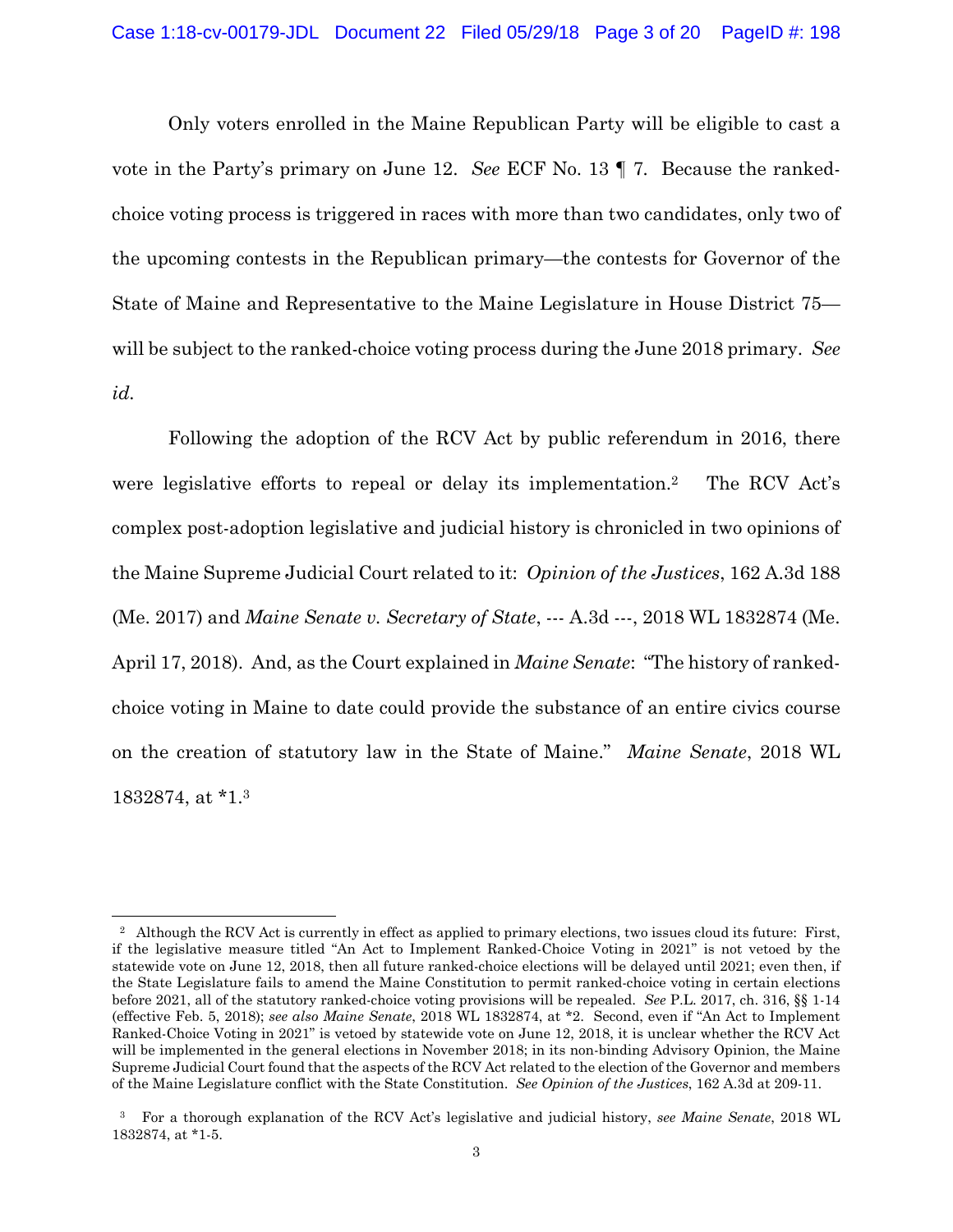In *Opinion of the Justices*, the Supreme Judicial Court determined that portions of the RCV Act violate several provisions of the Maine Constitution (Art. IV, pt. 1, § 5, Art. IV, pt. 2, § 4, and Art. V, pt. 1, § 3), which, the Court opined, require plurality voting in general elections for Maine's State Senators and Representatives, and for Maine's Governor. *See* 162 A.3d at 209-11. Accordingly, as of this decision, the ranked-choice voting system is only employed in primary elections for these offices.

As part of its Party governance, the Maine Republican Party has promulgated rules and bylaws. *See* ECF Nos. 11-1, 11-2. On May 4, 2018, the Maine Republican Party adopted "Rule 16" at its 2018 biennial state convention. ECF No. 1 at  $\llbracket$  27. The rule provides that "The Maine Republican Party's nominees for elected office, including United States Senator, United States Representative, Governor of the State of Maine, State Senator, and State Representative, shall be chosen by a plurality of votes cast." *Id.* at ¶ 29; *see also* ECF No. 11-1 at 9. The Maine Republican Party contends that the May 4 biennial convention was its first opportunity to adopt a rule governing its nomination process following the statewide adoption of ranked-choice voting. ECF No. 1 at ¶ 28. The Maine Republican Party acknowledges that it adopted Rule 16 so as to reject ranked-choice voting as applied to its primary candidates. *Id.*  at ¶ 31.

The June primary election is 14 days away and the Secretary has taken steps to implement ranked-choice voting. *See* ECF No. 1 at ¶ 21. At the end of March, the Secretary promulgated proposed rules which will govern the ranked-choice voting process. *See id.* at ¶ 22. In early May, the Secretary provided ranked-choice voting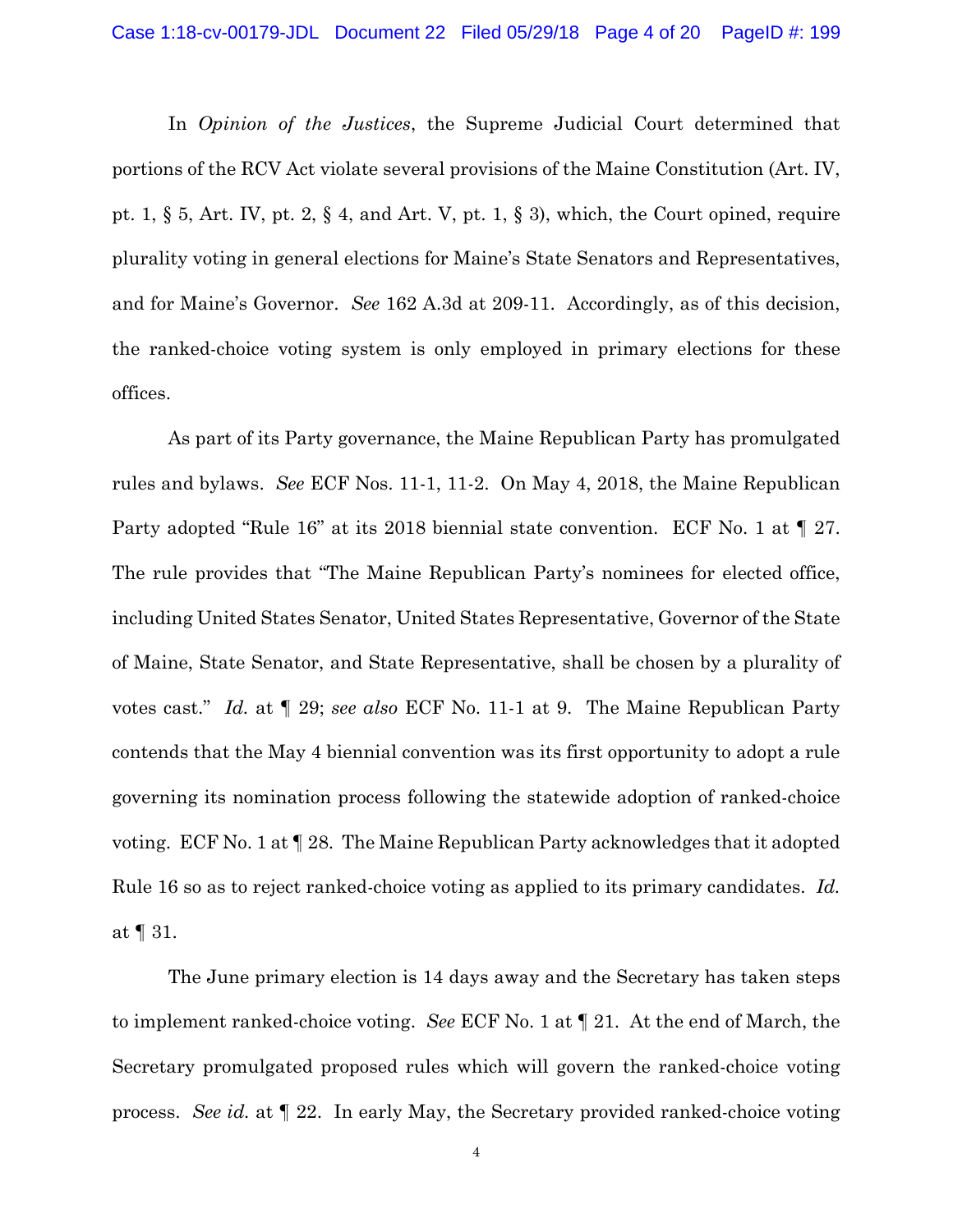training to approximately 275 local election officials to prepare them for the June 12 primary. *See* ECF No. 13 at ¶ 16. He also distributed written memoranda addressing election issues, including ranked-choice voting, to election officials in all 500 of the State's voting jurisdictions. *See id.* Finally, the Secretary has already printed ballots that include ranked-choice voting for the Republican gubernatorial and House District 75 primary races which include instructions to rank candidates in order of preference. *See id.* at ¶ 18. Ballots were made available to uniformed service and overseas voters beginning April 27. *See id.* at ¶ 4.

#### **II. LEGAL ANALYSIS**

 The Maine Republican Party seeks a preliminary injunction which, if granted, would enjoin the Secretary from employing ranked-choice voting in the June 12 primary, and would require that all of the Republican party primary winners be determined by plurality vote. "A preliminary injunction is an 'extraordinary and drastic remedy' that 'is never awarded as of right.'" *Voice of the Arab World, Inc. v. MDTV Med. News Now, Inc.*, 645 F.3d 26, 32 (1st Cir. 2011) (quoting *Munaf v. Geren*, 553 U.S. 674, 689-90 (2008)) (internal citations omitted). To obtain a preliminary injunction, the moving party must establish: "(1) a likelihood of success on the merits, (2) a likelihood of irreparable harm absent interim relief, (3) a balance of equities in [its] favor, and (4) service of the public interest." *Arborjet, Inc. v. Rainbow Treecare Sci. Advancements, Inc.*, 794 F.3d 168, 171 (1st Cir. 2015). "The party seeking the preliminary injunction bears the burden of establishing that these four factors weigh in its favor." *Esso Standard Oil Co. v. Monroig–Zayas*, 445 F.3d 13, 18 (1st Cir. 2006). However, "[t]he *sine qua non* of this four-part inquiry is likelihood of success on the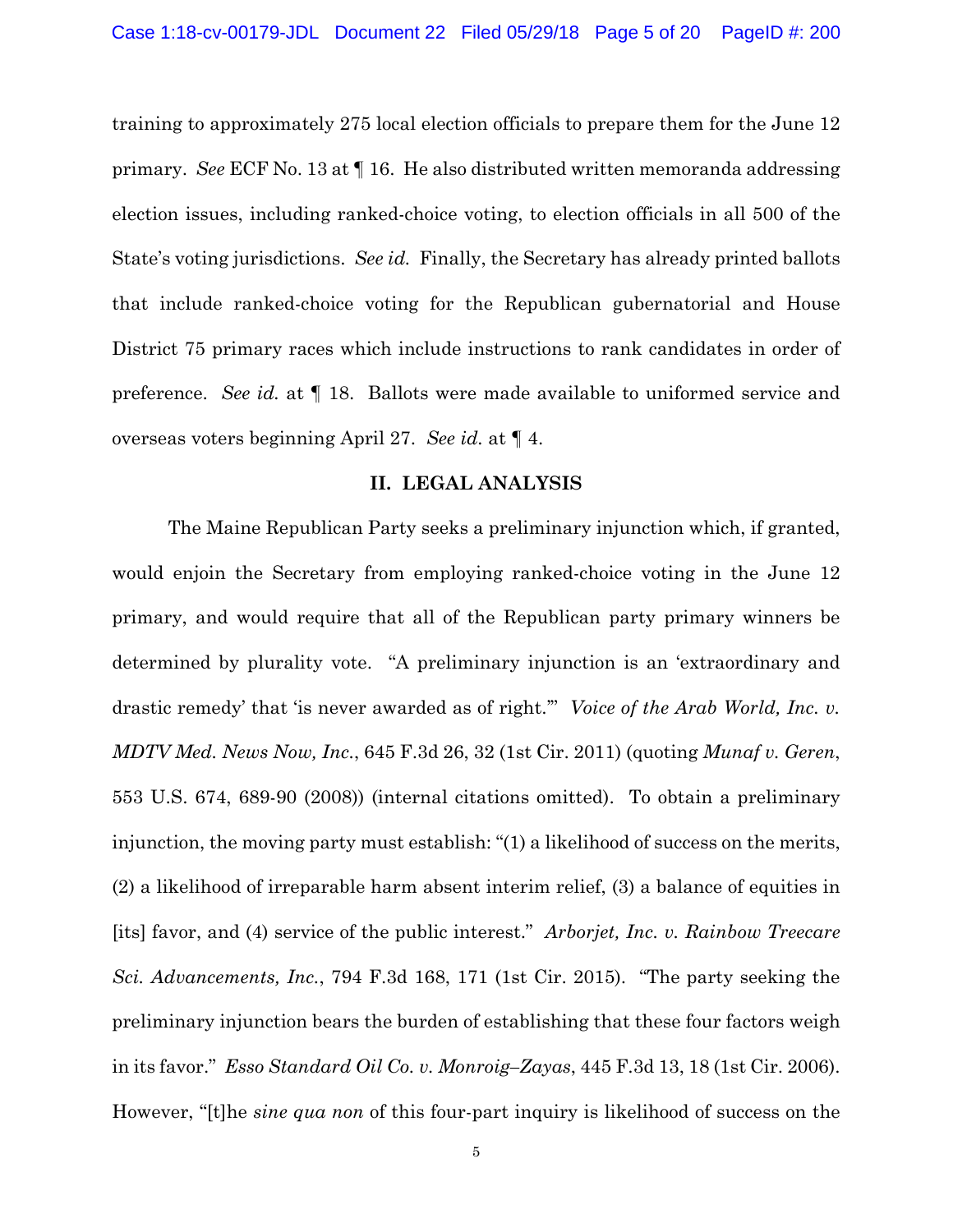merits: if the moving party cannot demonstrate that he is likely to succeed in his quest, the remaining factors become matters of idle curiosity." *New Comm Wireless Servs., Inc. v. SprintCom, Inc.*, 287 F.3d 1, 9 (1st Cir. 2002) (emphasis added). I turn to consider the Maine Republican Party's motion relative to the required four-part inquiry, focusing primarily on the likelihood of success on the merits, "the touchstone of the preliminary injunction inquiry." *Maine Educ. Ass'n Benefits Trust v. Cioppa*, 695 F.3d 145, 152 (1st Cir. 2012).

#### **A. Likelihood of Success on the Merits**

The Maine Republican Party argues that the RCV Act violates its right of association guaranteed by the First and Fourteenth Amendments because it imposes ranked-choice voting in the Party's primary elections despite the Party's policy, expressed in the newly adopted Rule 16, to select its candidates by plurality voting. This challenge requires the Court to explore the relationship between a political party's constitutional right of free association and a state's constitutionally recognized authority to sponsor and regulate elections.

"The freedom to associate with others for the advancement of political beliefs and ideas is a form of 'orderly group activity' protected by the First and Fourteenth Amendments, and '[t]he right to associate with the political party of one's choice is an integral part of this basic constitutional freedom.'" *Cool Moose Party v. Rhode Island*, 183 F.3d 80, 82 (1st Cir. 1999) (quoting *Kusper v. Pontikes*, 414 U.S. 51, 56-57 (1973)). What is more, the Supreme Court has repeatedly "affirm[ed] the special place the First Amendment reserves for, and the special protection it accords, the process by which a political party 'select<sup>[s]</sup> a standard bearer who best represents the party's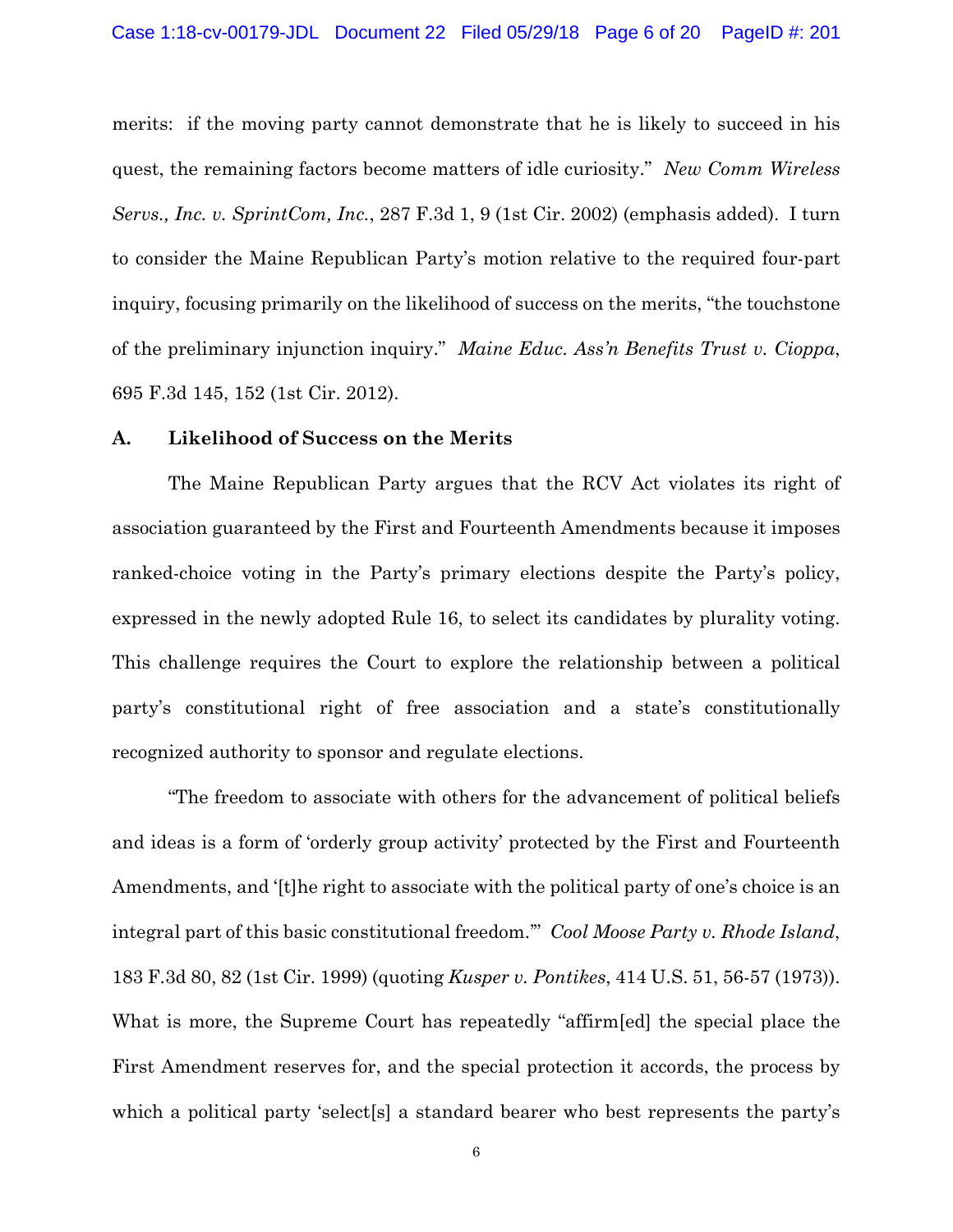ideologies and preferences.'" *Cal. Democratic Party v. Jones*, 530 U.S. 567, 575 (2000) (quoting *Eu v. San Francisco Cty. Democratic Central Comm.*, 489 U.S. 214, 224 (1989)). Choosing nominees is vitally important to political parties because "[t]hat process often determines the party's positions on the most significant public policy issues of the day, and even when those positions are predetermined it is the nominee who becomes the party's ambassador to the general electorate in winning it over to the party's views." *Id.* at 575.

Yet, "as a practical matter, there must be a substantial regulation of elections if they are to be fair and honest and if some sort of order, rather than chaos, is to accompany the democratic processes." *Storer v. Brown*, 415 U.S. 724, 730 (1974). The Constitution explicitly requires such oversight as it relates to federal offices, mandating in Article I, § 4, that "[t]he Times, Places and Manner of holding Elections . . . shall be prescribed in each State by the Legislature thereof," U.S. Const. Art. I, § 4, cl. 1, and the Supreme Court has recognized the states' roles in structuring primaries. *See Jones*, 530 U.S. at 572. The Maine Constitution has a corresponding provision, Article 9, § 12, which establishes the State's role in "prescrib[ing] the manner in which the votes shall be received, counted, and the result of the election declared" for all State and national elections. Accordingly, a political party's control over its primaries is far from unbounded. Instead, when a party avails itself of a state-administered election, it compromises some of its self-governance in exchange for access to the state apparatus:

A political party has a First Amendment right to . . . choose a candidateselection process that will in its view produce the nominee who best represents its political platform. These rights are circumscribed,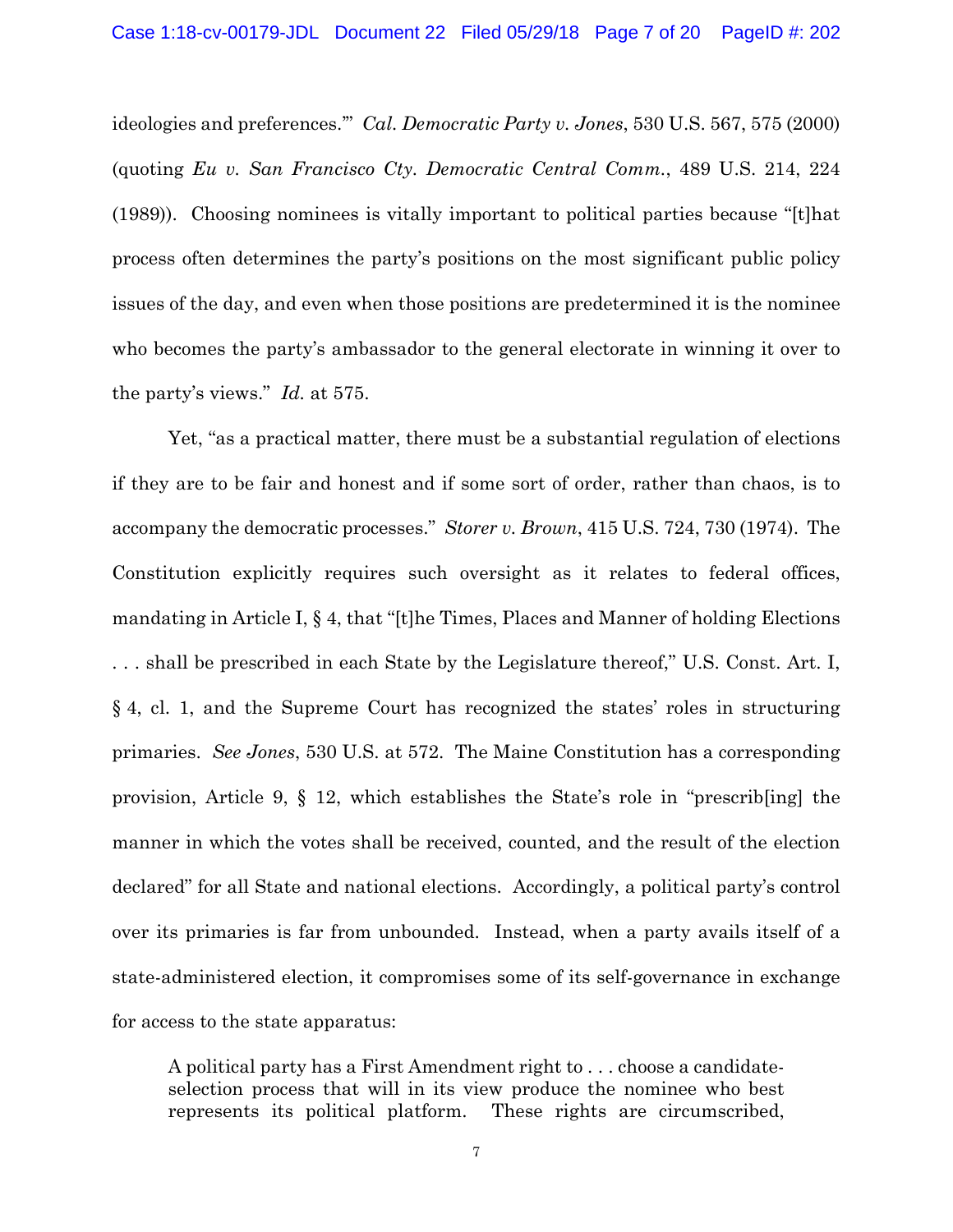however, when the State gives the party a role in the election process... Then ... the State acquires a legitimate governmental interest in ensuring the fairness of the party's nominating process, enabling it to prescribe what that process must be.

*N.Y. State Bd. of Elections v. López Torres*, 552 U.S. 196, 202-03 (2008) (internal citations omitted).

Pursuant to their interest in ensuring fair elections, states may regulate "the time, place, and manner of holding primary and general elections, [as well as] the registration and qualifications of voters, and the selection and qualification of candidates." *Storer*, 415 U.S. at 730. The Supreme Court has recognized that whenever a state regulates elections and primaries, it will invariably "affect<sup>[1</sup>—at least to some degree—the individual's right to vote and his right to associate with others for political ends." *Anderson v. Celebrezze*, 460 U.S. 780, 788 (1983).

Faced with the inevitable tension between political parties' First Amendment freedoms and the constitutional role states shoulder in regulating and implementing elections, courts analyze electoral regulations using a balancing test:

A court considering a challenge to a state election law must weigh "the character and magnitude of the asserted injury to the rights protected by the First and Fourteenth Amendments that the plaintiff seeks to vindicate" against the "precise interests put forward by the State as justifications for the burden imposed by its rule," taking into consideration "the extent to which those interests make it necessary to burden the plaintiff's rights."

*Burdick v. Takushi*, 504 U.S. 428, 434 (1992) (quoting *Anderson*, 460 U.S. at 789). "Under the prescribed framework, the level of [judicial] scrutiny to be applied corresponds roughly to the degree to which a challenged regulation encumbers First and Fourteenth Amendment rights." *Werme v. Merrill*, 84 F.3d 479, 483 (1st Cir.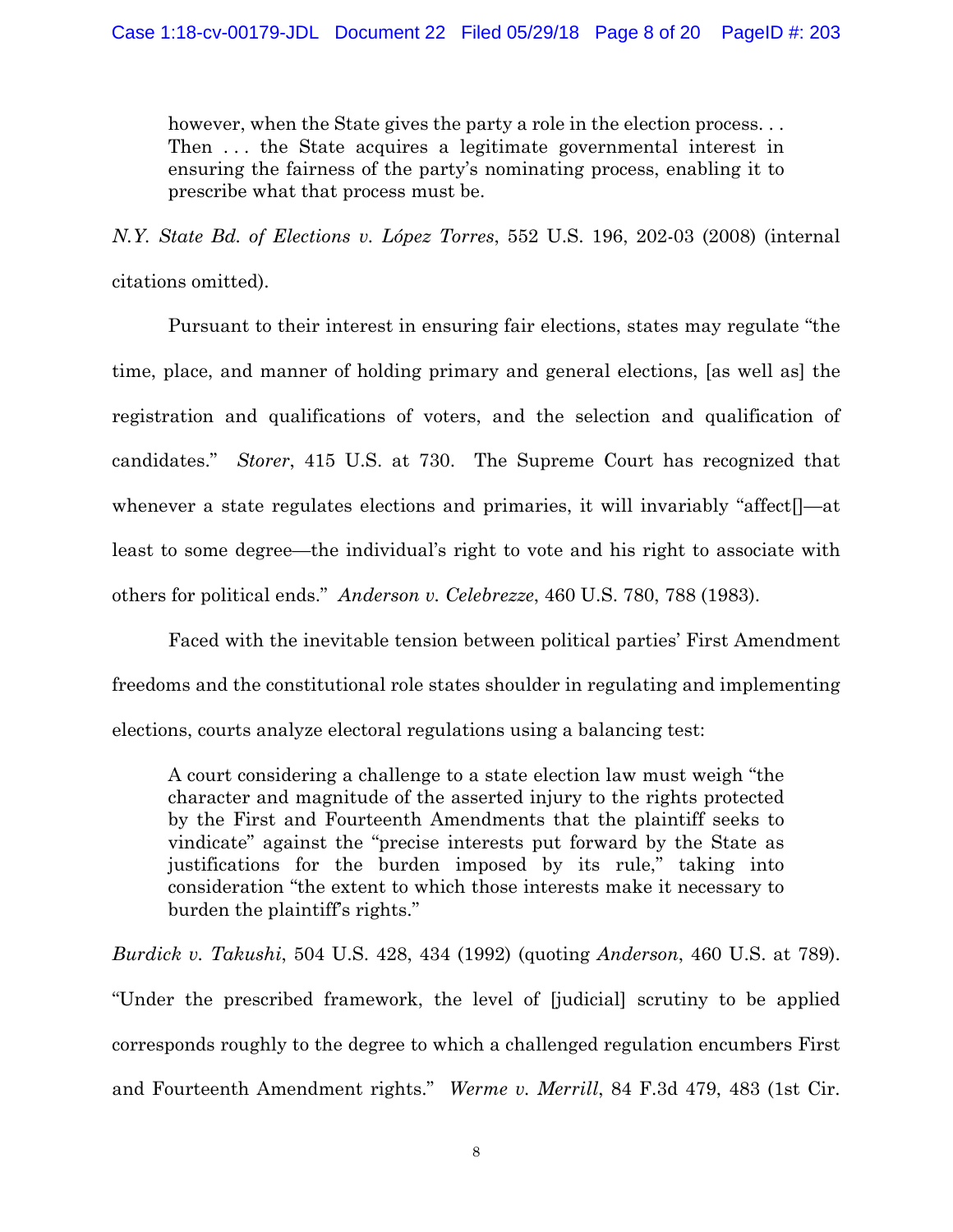1996). If a regulation is found to impose "severe burdens" on a party's associational rights, the regulation must be "narrowly tailored to serve a compelling state interest" to survive constitutional scrutiny. *Clingman v. Beaver*, 544 U.S. 581, 586 (2005) (citing *Timmons v. Twin Cities Area New Party*, 520 U.S. 351, 358 (1997)). "However, when regulations impose lesser burdens, 'a State's important regulatory interests will usually be enough to justify reasonable, nondiscriminatory restrictions.'" *Id.* at 586- 87 (quoting *Timmons*, 520 U.S. at 358).

# **1. The Severity of the Burden the RCV Act Imposes on Associational Rights**

The Maine Republican Party contends that by mandating ranked-choice voting, the RCV Act changes the method the Party deems most appropriate for selecting the candidates who will best represent the Party's beliefs and messages, which constitutes a severe burden on its right to freedom of association.This challenge to the State's authority to legislatively impose a specific method of primary vote counting—over the objection of a political party—presents a constitutional question of first impression. Neither party has identified, nor is the Court aware of any decision in which the Supreme Court (or any court) has ruled on whether states may impose a method for determining election winners that is at odds with a rule set by a political party. Guidance in answering this question is provided, however, by the two areas in which the Supreme Court has found that election laws violate a political party's associational rights: (1) laws regulating who can vote in a party's primary election; and (2) laws that interfere with a political party's internal governance. I consider each area in turn.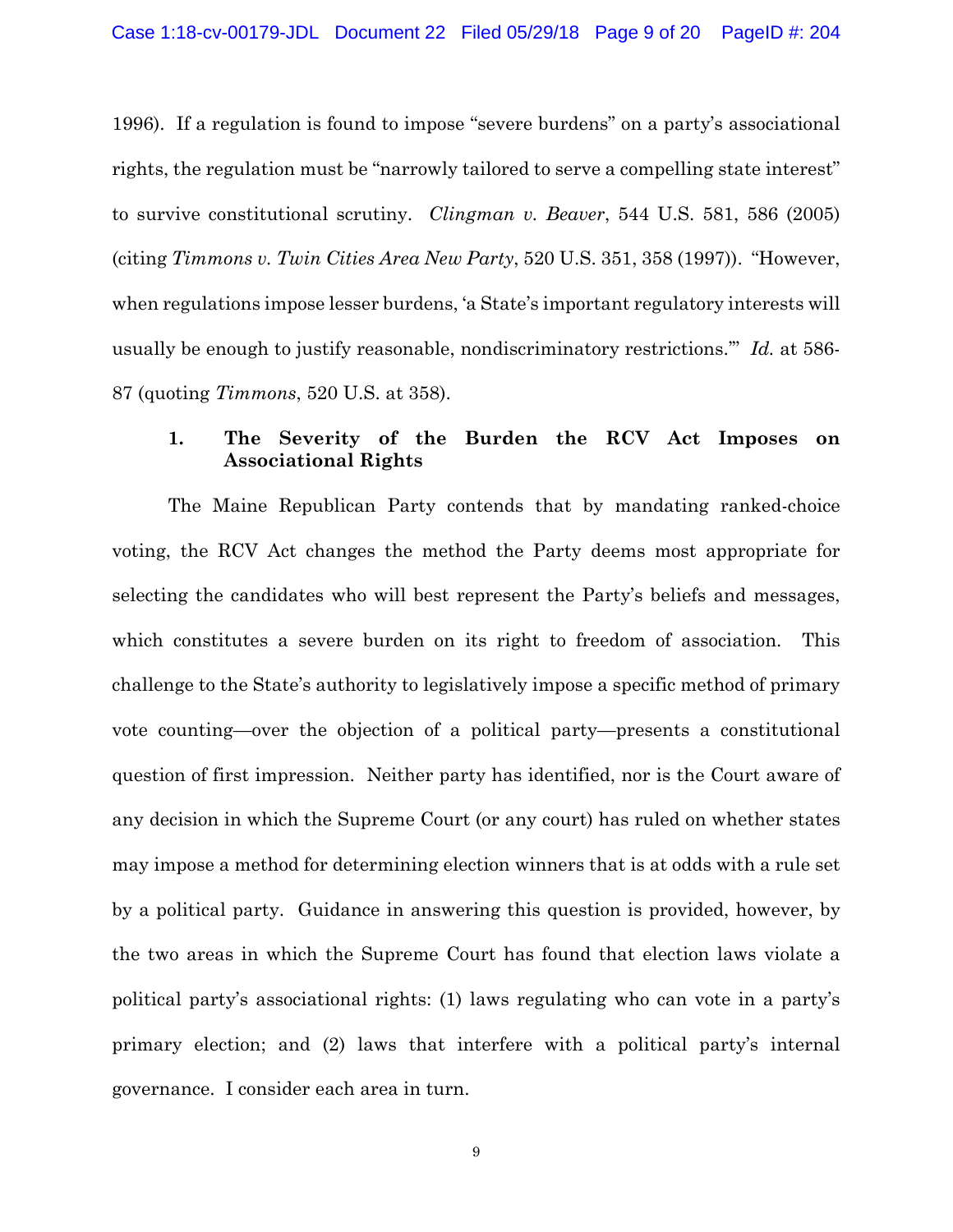The Supreme Court has found a political party's associational rights were violated where state requirements interfered with a party's ability to determine which primary voters can determine the party's nominees for public office. Thus, in *Jones*, the Supreme Court identified associational freedoms in a party's "right to exclude," i.e., the right to select those who may participate in party activities. 530 U.S. at 575. Accordingly, the Court concluded that California's "blanket primary," in which voters could vote for any candidate regardless of the voter's or candidate's party affiliation, was unconstitutional because it required political parties to permit nonparty members to vote in party primaries—thus "forcing political parties to associate with those who do not share their beliefs." *Id.* at 586.

The Supreme Court has similarly determined that regulations which, over a political party's objection, restrict the voters permitted to participate in the selection of the party's candidates may impose a severe burden on associational rights. Thus, in *Tashjian v. Republican Party of Connecticut*, a closed primary statute (i.e., one that prevented political parties from allowing non-party members from voting in primaries) was found unconstitutional for impermissibly interfering with a political party's First Amendment right to define its associational boundaries. 479 U.S. 208 (1986). And in *Democratic Party of United States v. Wisconsin ex rel. La Follette*, an open primary statute which, similar to a blanket primary, allowed non-party members to participate in the selection of the party's nominee was deemed unconstitutional because "the freedom to associate for the 'common advancement of political beliefs' necessarily presupposes the freedom to identify the people who constitute the association." 450 U.S. 107, 122 (1981) (quoting *Kusper*, 414 U.S. at 56).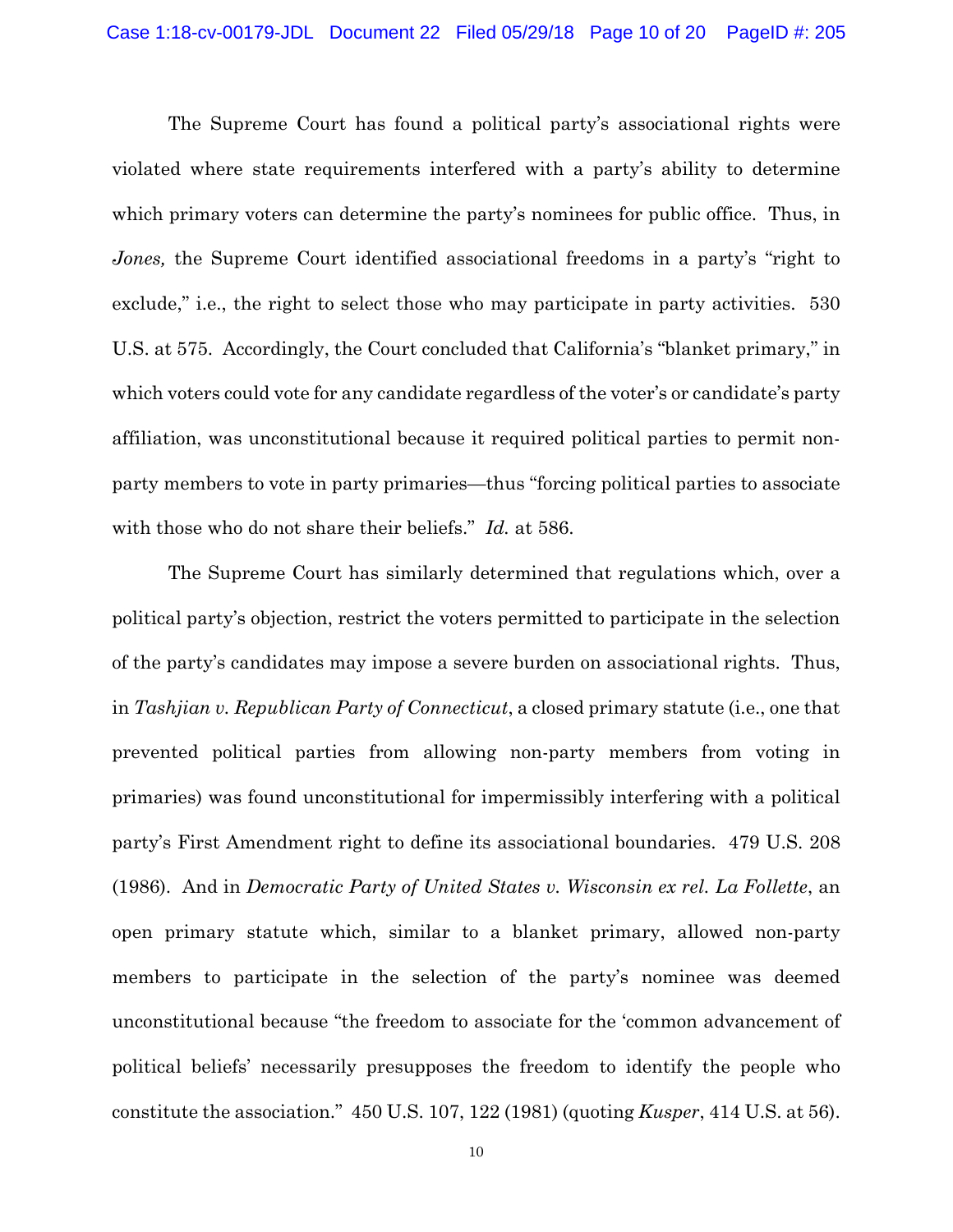A political party's associational right to determine who may vote in a primary election is not without limits. Thus, in *Clingman*, the Supreme Court upheld Oklahoma's semi-closed primary system, which provided that only registered members of a political party or registered independents—but not any other voters could vote in that party's primary. 544 U.S. at 584. The Court recognized that the Oklahoma statute burdened a political party's ability to broaden its electorate, but concluded that such a burden was minor. The Court observed that "[t]o deem ordinary and widespread burdens like these severe would subject virtually every electoral regulation to strict scrutiny, hamper the ability of States to run efficient and equitable elections, and compel federal courts to rewrite state electoral codes." *Id.* at 593.

The Maine Republican Party urges an expansive reading of the *Jones* decision and the related decisions beyond their recognition of political parties' right to include or exclude. According to the Maine Republican Party, *Jones* should be read to mean that a party's associational rights encompass the specifics of the ballot selection process to be employed. ECF No. 18 at 3. However, the Supreme Court has itself interpreted *Jones* as squarely focused on the right to exclude, explaining in *Washington State Grange v. Washington State Republican Party* that:

[In *Jones*,] [w]e observed that a party's right to exclude is central to its freedom of association, and is never "more important than in the process of selecting its nominee." California's blanket primary, we concluded, severely burdened the parties' freedom of association because it forced them to allow nonmembers to participate in selecting the parties' nominees.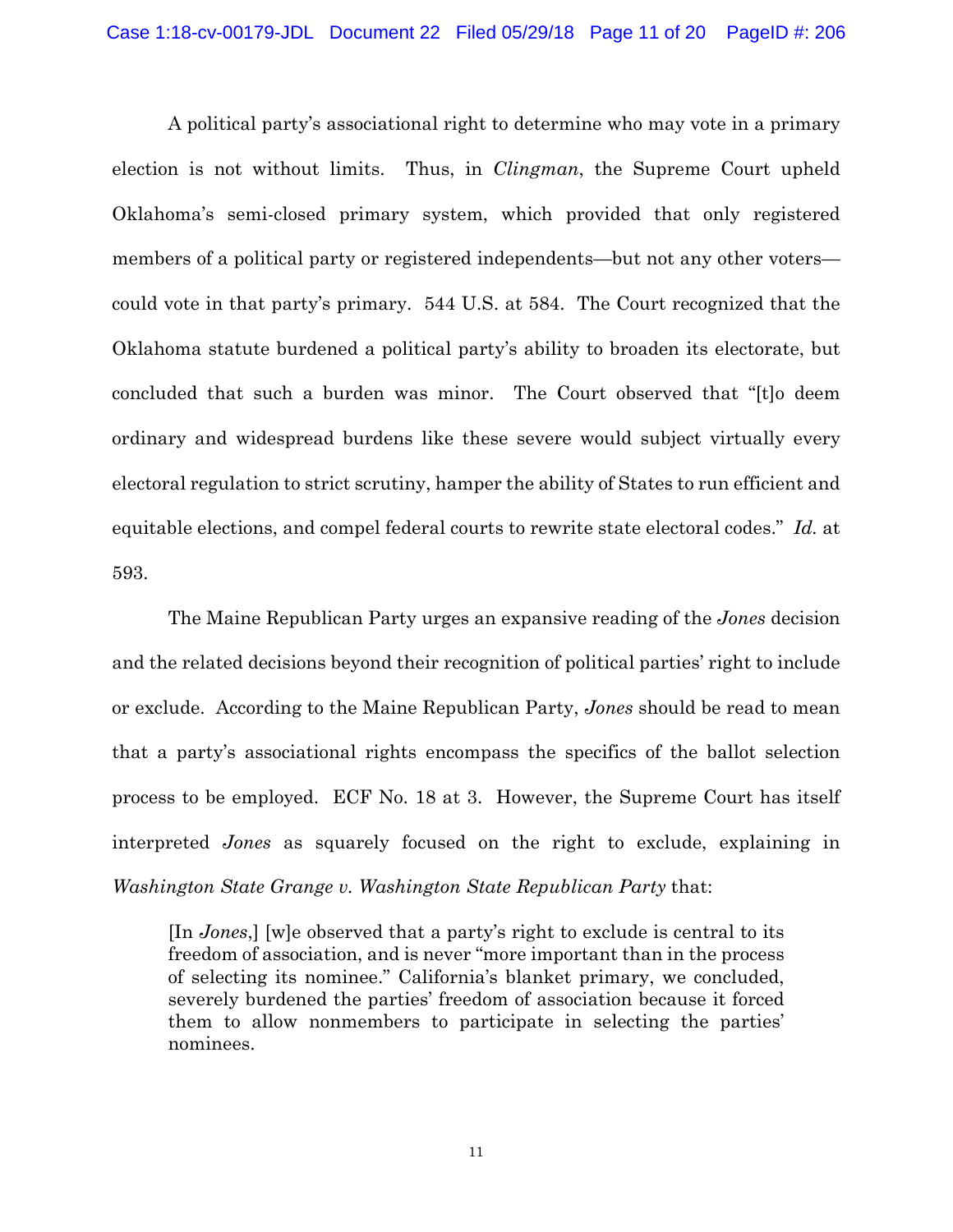552 U.S. 442, 445-46 (2008). Further, the Maine Republican Party's position that Maine's adoption of a ranked-choice primary ballot should be subject to strict scrutiny would, contrary to the warning in *Clingman*, interfere with the State's ability "to run efficient and equitable elections," and thus "compel federal courts to rewrite [the] state['s] electoral codes." 544 U.S. at 593.

In sum, *Jones* and the related decisions are limited to regulations that severely impair a political party's ability to function as a party composed of voters who share a common platform and beliefs because the regulations unduly restrict or expand the pool of voters given a voice in the party's primary elections. The RCV Act has no similar effect.

Courts also gauge the burden associated with a state's election regulations by assessing the degree to which a regulation affects a political party's governance and operations. On one end of a continuum are regulations that burden a party's wholly internal processes, which are considered severe burdens on associational freedom and rarely survive constitutional scrutiny. On the other end, are burdens that are external to the party, which have a much lower effect on associational freedom and survive constitutional scrutiny. This dichotomy is illustrated in *Utah Republican Party v. Cox*, a case involving a challenge to a Utah statute requiring political parties to allow candidates to qualify for a primary ballot through either a nominating convention or by gathering signatures (or both), where the Tenth Circuit framed the issue presented in these terms: "The distinction between wholly internal aspects of party administration on one hand and participation in state-run, state-financed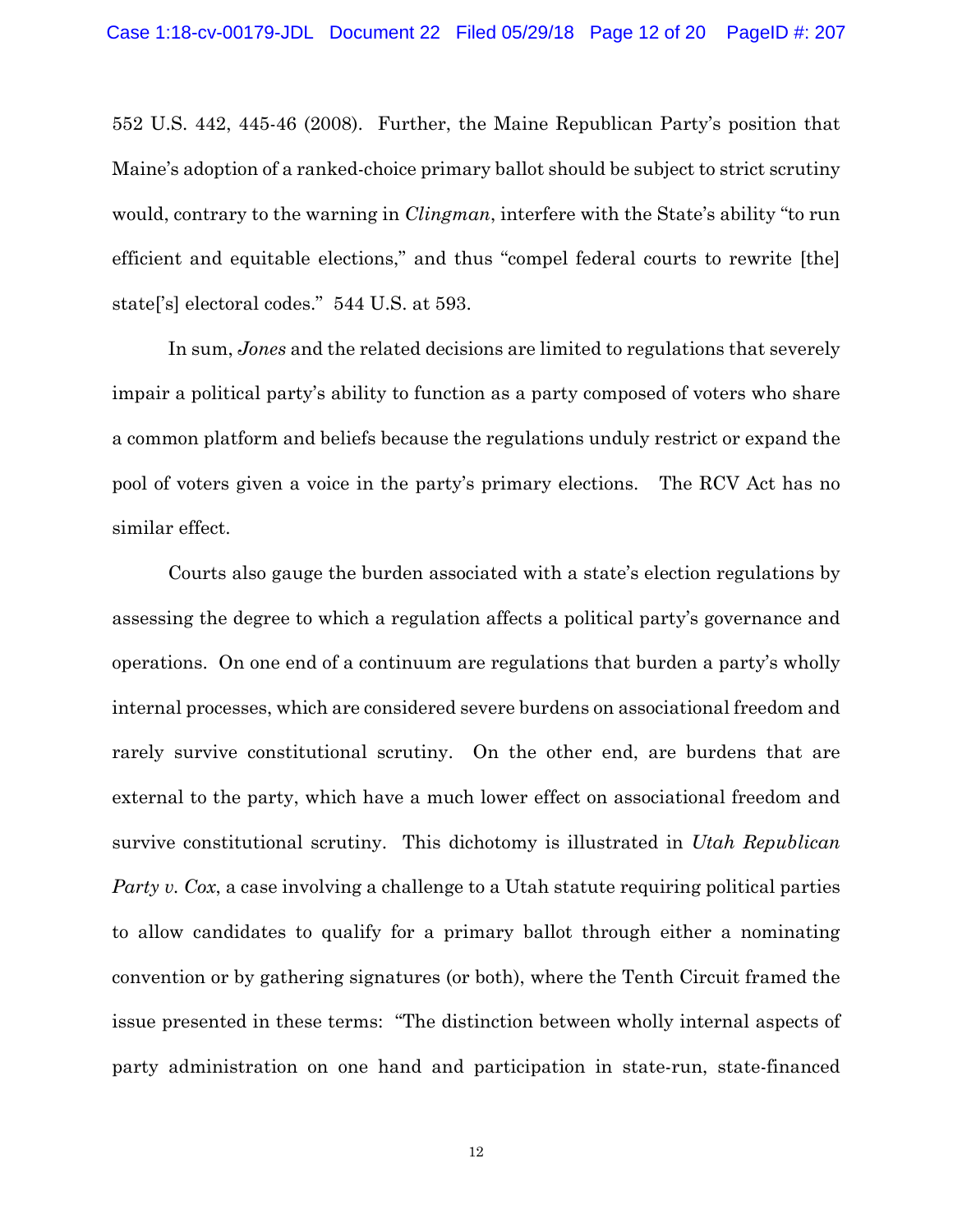elections on the other is at the heart of this case." 885 F.3d 1219, 1229 (10th Cir. 2018).

The Supreme Court's jurisprudence also reflects this dichotomy between a party's internal and external processes. *Id.* at 1230; *see also Eu*, 489 U.S. at 230-31. For example, in *Eu*, the contested laws required political parties to establish official governing bodies at the county level, specified who would be the members of the parties' official governing bodies, and included a requirement that the party chair rotate between residents of northern and southern California. 489 U.S. at 230. The law also imposed term limits for a party's state central committee chair. *Id.* at 216. In *Eu*, therefore, interference with internal party governance was the direct intent and effect of the law which, the Court, concluded, was unconstitutional.

Here, the RCV Act does not interfere with the internal governance or processes of the Maine Republican Party. The Maine Republican Party argues, however, that because, under its rules, its elected statewide officials gain voting membership in, or the right appoint members to, its State Committee, the RCV Act's effect on the selection of the Party's nominees interferes with its internal governance, as was the case in *Eu*.4 ECF No. 18 at 14 n.3; ECF No. 1 at ¶ 33.

The possibility that certain elected Maine Republican Party officials may become part of the organization's governing body, or have the authority to appoint members to that body, is not a requirement imposed by the RCV Act. Thus, the RCV

 $\overline{a}$ 

 <sup>4</sup> The Secretary responds that whether the RCV Act will, in the end, actually influence which candidates are nominated in the party's primaries is unproven and wholly speculative. Although the Maine Republican Party's assertion that ranked-choice voting will have a significant effect on primary election results is unproven, it is facially reasonable and I therefore accept it for purposes of evaluating the Party's arguments in support of its Motion for a Preliminary Injunction.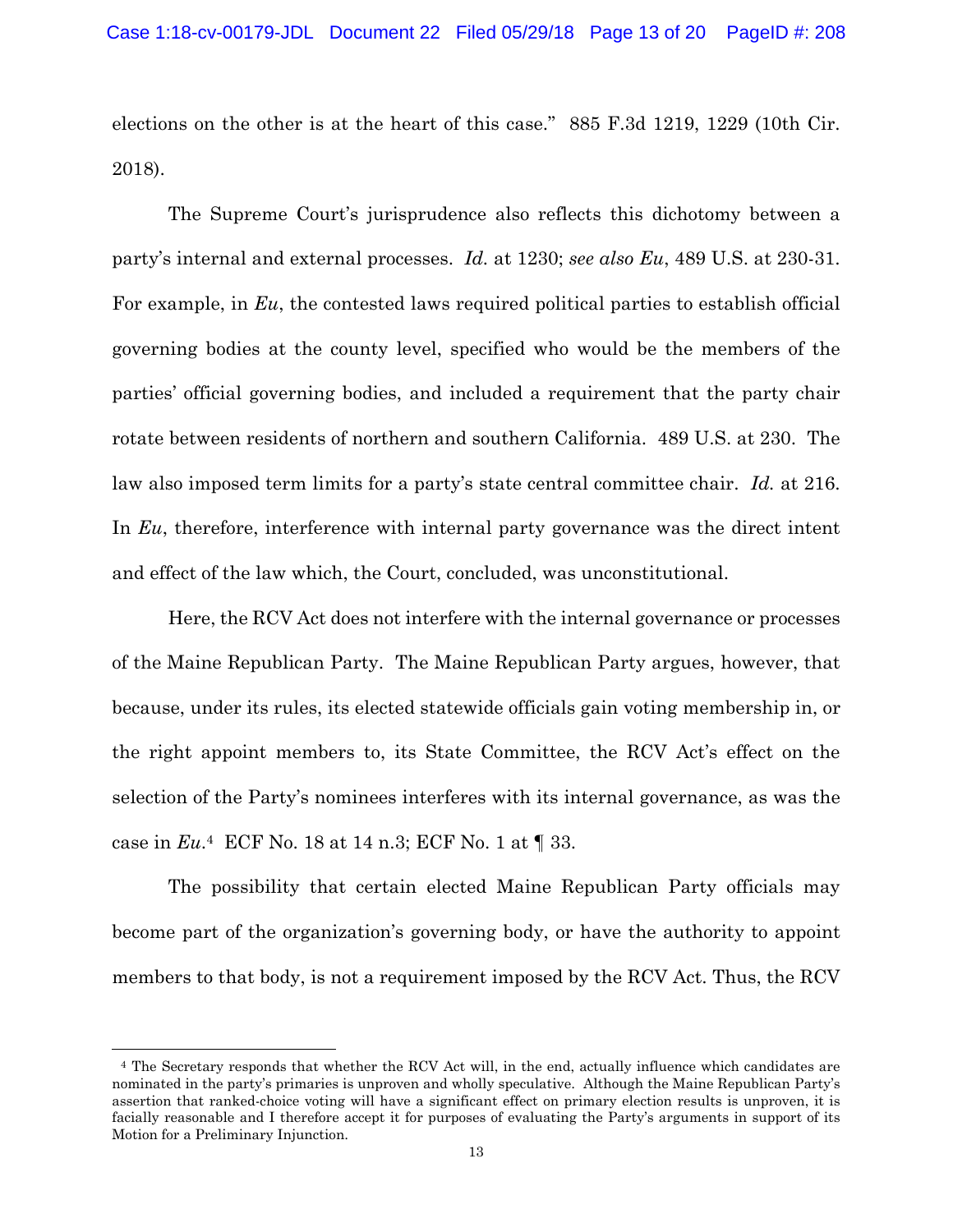Act's future effect on the governance of the Maine Republican Party is incidental to its purpose. The Maine Republican Party is free to change its rules to account for that effect if it is dissatisfied with whatever effect, if any, the RCV Act has on the composition of its State Committee. Because the remedy to this potential consequence of the RCV Act is in the Party's control, any burden the RCV Act places on the Maine Republican Party's internal governance is incidental and insubstantial.

Where, as here, a regulation's effect is primarily external, it is unlikely to impose a severe burden on a party's associational rights. The Supreme Court has long recognized that a state's power to require parties to choose their general nominees by primary or convention: "[it is] too plain for argument . . . that the State may . . . insist that intraparty competition be settled before the general election by primary election or by party convention." *Am. Party of Tex. v. White*, 415 U.S. 767, 781 (1974). Similarly, the RCV Act regulates a facet of the primary election—the ballot—which is external to issues of party governance and processes, and therefore falls within the ambit of the State's regulatory powers. Moreover, nominees selected through the primary process are not just party leaders, they are potential public officials. This necessarily imbues the selection process with a substantial external, public interest. As recognized in *Cox*:

[W]hen the party's actions turn outwards to the actual nomination and election of an individual who will swear an oath not to protect the Party, but instead the Constitution, and when the individual ultimately elected has the responsibility to represent all the residents in his or her district, the state acquires a manifest interest in that activity, and the party's interest in such activity must share the stage with the state's manifest interest.

*Cox*, 885 F.3d at 1229. Such is the case here.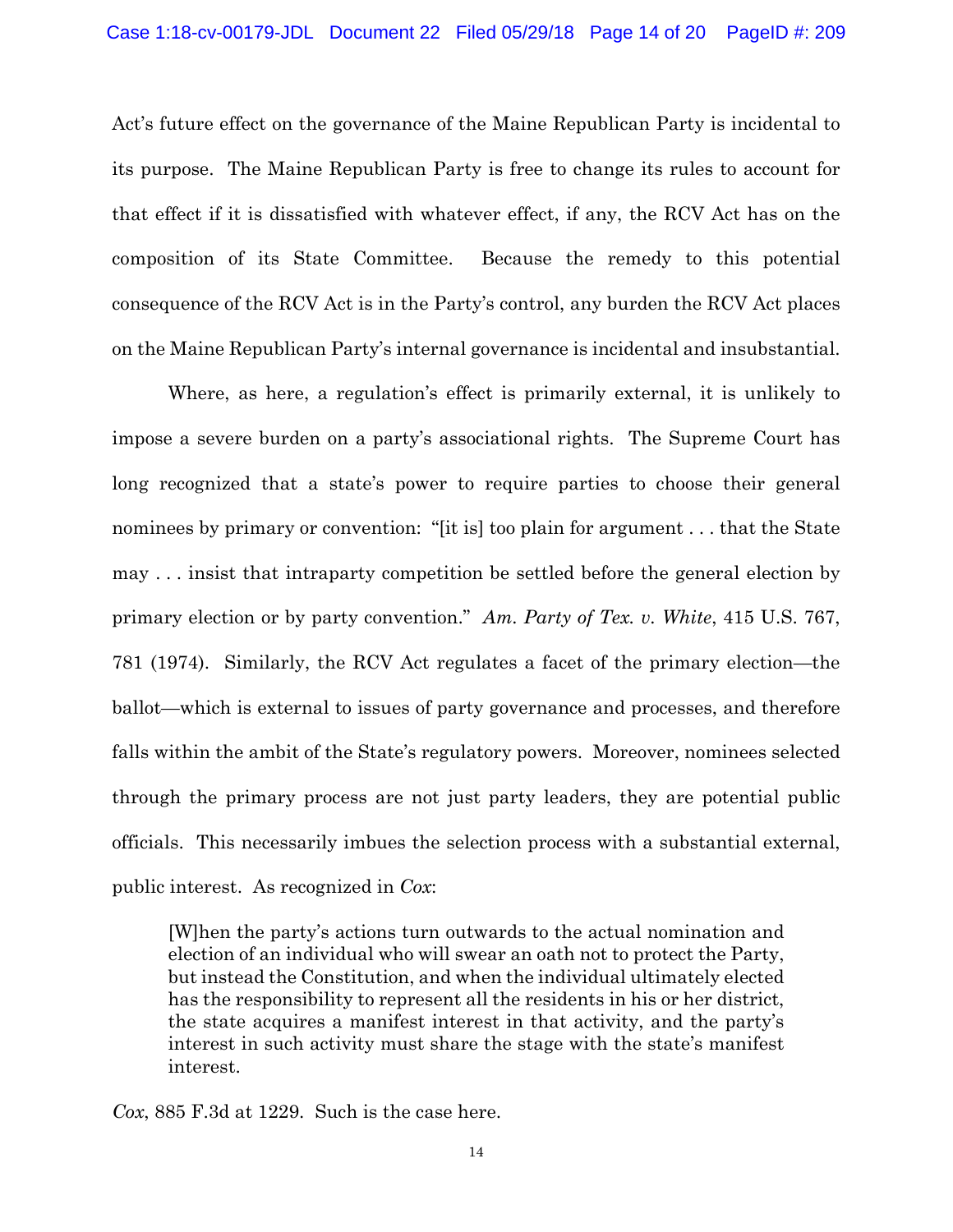The scope of a state's authority to regulate primary elections is also demonstrated in *López Torres*, where the Supreme Court upheld a New York statute that required political parties to select their nominees for judgeships at a convention of delegates who were elected in a primary vote held shortly before the parties' conventions. 552 U.S. at 203-207. The Court simultaneously recognized that states may require parties "to set their faces against 'party bosses' by requiring partycandidate selection through processes more favorable to insurgents, such as primaries," but also that states are not constitutionally required to do so. *Id.* at 205. In line with that observation, the Court concluded that, although a state-mandated selection process may change an election outcome, that effect does not cross any First Amendment boundaries. *Id.* at 205-06.

Thus, the fact that ranked-choice voting may produce a standard-bearer for a particular office who is different than the candidate who would have won the primary had a simple plurality been required does not alone constitute a severe burden on the Maine Republican Party's First Amendment right of association. The relevant case law demonstrates that the possibility that a state's nondiscriminatory regulation of the time, place, and manner of an election will change an election's outcome does not, without more, offend the First Amendment. *See, e.g.*, *Timmons*, 520 U.S. at 369 ("[W]e have repeatedly upheld reasonable, politically neutral regulations that have the effect of channeling expressive activit[ies] at the polls.") (internal quotation marks omitted) (alteration in original).Just as state-mandated primaries do not severely burden the right of association, employing ranked-choice voting as a facet of a primary presents a similarly non-severe regulation.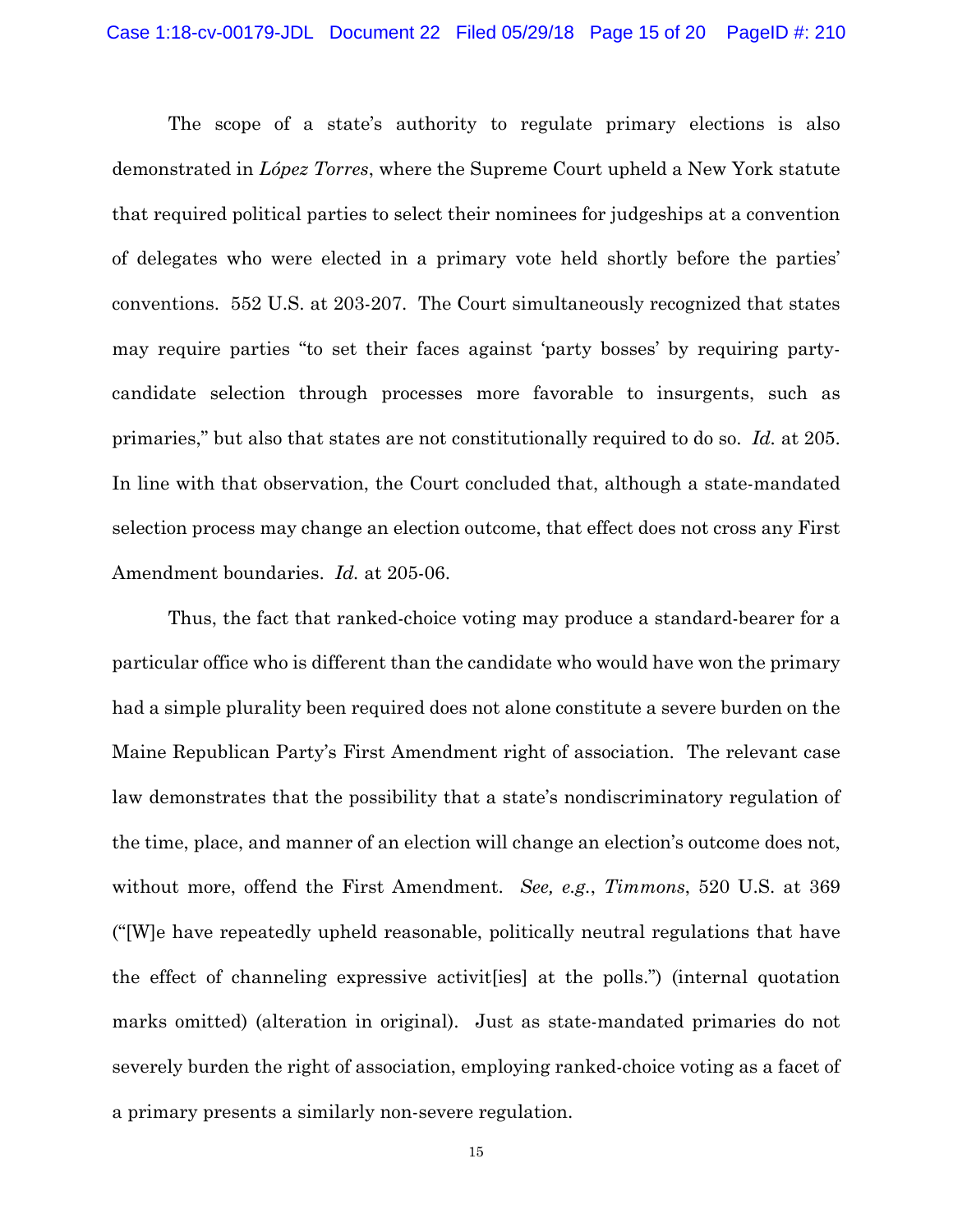Because the RCV Act does not regulate who may participate in a primary or intrude on the Maine Republican Party's internal governance or processes, its effect on Maine's primary process does not impose a severe or heavy burden on the Maine Republican Party's associational rights. With this conclusion, I turn to consider the state regulatory interests that apply.

### **2. State Regulatory Interests**

 $\overline{a}$ 

"When a state electoral provision places no heavy burden on associational rights, 'a State's important regulatory interests will usually be enough to justify reasonable, nondiscriminatory restrictions.'" *Clingman*, 544 U.S. at 593 (quoting *Timmons*, 520 U.S. at 358). "Under this forgiving standard, the party challenging the constitutionality of [a legislative enactment] bears the burden of negating any conceivable basis which might support it." *Donahue v. City of Boston*, 371 F.3d 7, 15- 16 (1st Cir. 2004) (quoting *F.C.C. v. Beach Commc'ns, Inc.*, 508 U.S. 307, 315 (1993) (internal quotations omitted)).

The Secretary claims several interests that support the RCV Act, including the State's interests in: (1) conducting statewide elections in an orderly manner, and in preserving the integrity and reliability of the electoral process (ECF No. 13 at ¶ 13); and (2) establishing a uniform set of rules governing the process of casting and counting ballots at the primary election for all parties in order to assure consistency and uniformity of election administration by all officials involved. *Id.* at ¶ 15.5 In an

 <sup>5</sup> The Secretary further asserts that because the RCV Act was initiated by a majority referendum, the State has "a strong interest in implementing the will of the people." ECF No. 13 at ¶ 12. This logic, however, would shield every public referendum from constitutional scrutiny.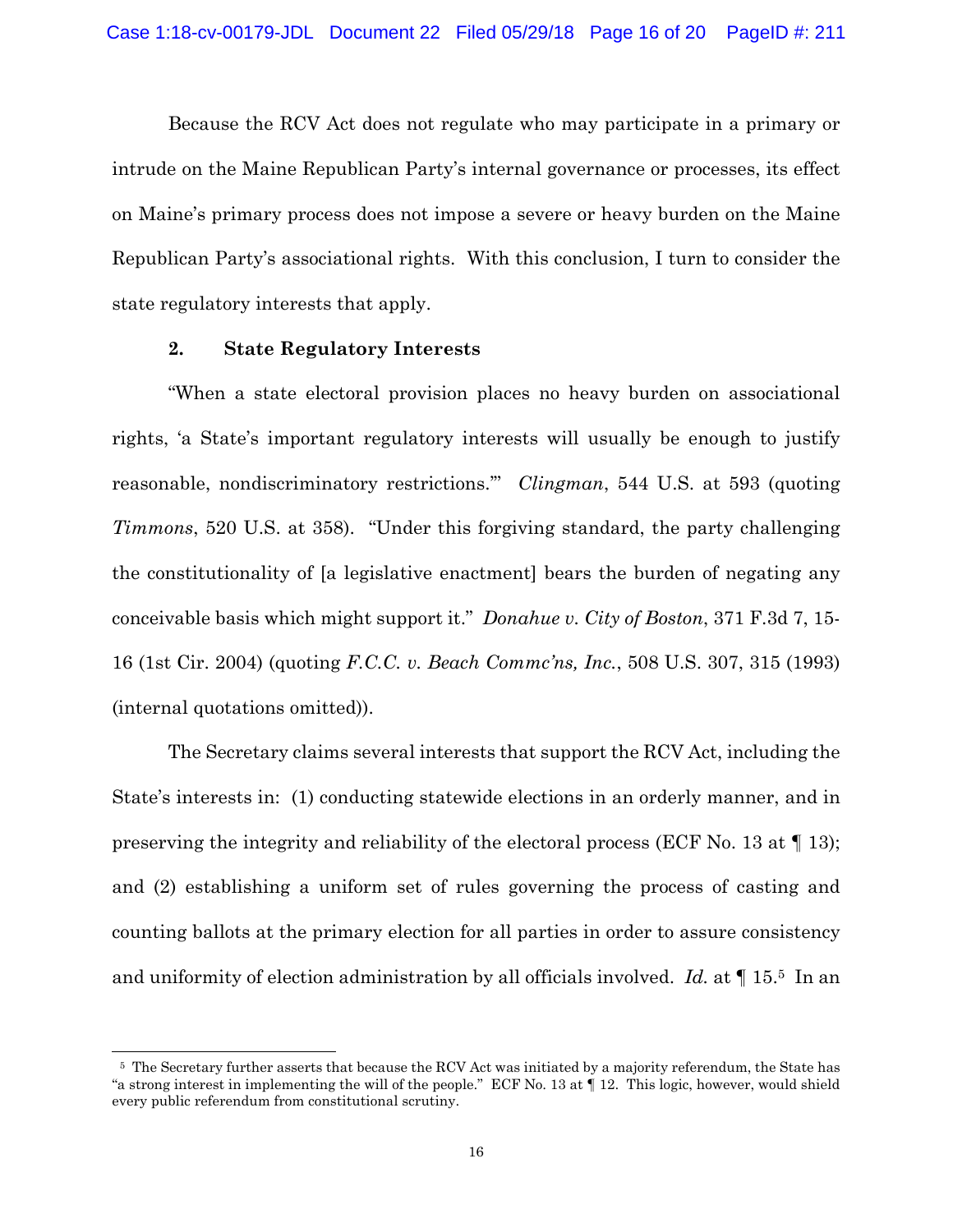*amicus curaie* brief, the Committee for Ranked-Choice Voting further asserts that the State has a legitimate regulatory interest in requiring that candidates demonstrate a preliminary showing of substantial support to qualify to appear on the general election ballot. ECF No. 19 at 11.6

The Secretary's asserted state interests are rational and survive constitutional scrutiny. The Supreme Court has previously treated the Secretary's first proffered state interest—conducting fair and orderly elections—as legitimate: "States certainly have an interest in protecting the integrity, fairness, and efficiency of their ballots and election processes as means for electing public officials." *Timmons*, 520 U.S. at 352. The State's second asserted interest—uniformity and consistency—is no less sound. If adopted, the Maine Republican Party's position would compel the Secretary to permit each political party to dictate how its primary ballots will be constructed and counted. Thus, if the Maine Republican Party adhered to plurality voting, the Maine Democratic Party chose ranked-choice voting, and the Maine Green Independent Party selected yet another ballot counting method, the Secretary and

The Secretary also claims a state interest in avoiding voter confusion that could disrupt the election and cause voter frustration that could lower voter turnout in future elections. *Id.* at  $\P$  [17, 19. The confusion (and resulting voter frustration) that the Secretary seeks to avoid is the confusion that may result from the granting of the Party's injunction. *See, e.g.*, *id.* at ¶ 17. This may provide a sound reason for denying a preliminary injunction, but not to justify the RCV Act itself, which is, as this stage of the analysis, the relevant inquiry.

<sup>6</sup> The Maine Republican Party—citing to a website hosted by The Committee for Ranked-Choice Voting highlights four purported justifications for the RCV Act which the Maine Republican Party contends are illegitimate under the Supreme Court's ruling in *Jones*: (1) requiring majority rule, thereby ensuring that candidates with the broadest support among the electorate win, (2) reducing the incentives for negative campaigning, (3) eliminating vote splitting by allowing voters to vote for their preferred candidates without the concern that their least favored candidates prevail, and (4) allowing voters to have a "voice" in selecting candidates who may not be their first choice. ECF No. 1 at  $\P$  45. At this preliminary stage, I need not and, therefore, do not decide whether any one or more of these alleged reasons for the passage of the RCV Act should be treated as a state interest advanced by the RCV Act and, if so, are a proper basis for electoral regulation by the Secretary. The Maine Republican Party has not advanced a reason to treat these alternative interests as somehow negating or nullifying the legitimate interests otherwise demonstrated in the record.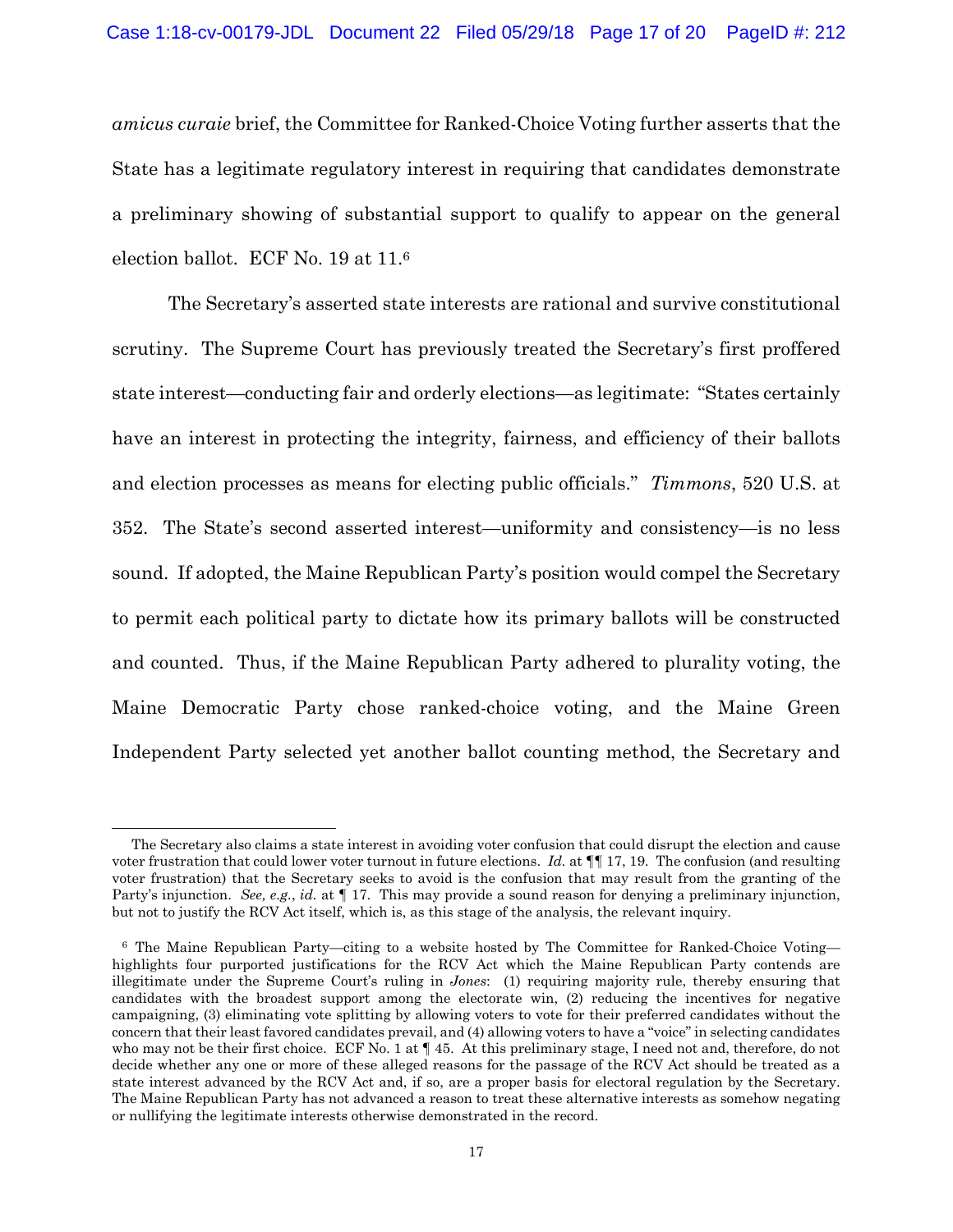those responsible for administering Maine's 500 voting jurisdictions would be required to simultaneously implement three different ballot-counting procedures. *See* ECF No. 13 at ¶¶ 14, 16. Permitting political parties to dictate how the Secretary conducts ballot tabulation would pave the way for a far more complex primary election process and raises the specter of voter confusion associated with it, all of which the State has a legitimate interest in avoiding.

 The RCV Act also advances the state interest in requiring that candidates for public office demonstrate a preliminary showing of substantial support to appear on the general election ballot. "States have an undoubted right to require candidates to make a preliminary showing of substantial support in order to qualify for a place on the ballot." *Munro v. Socialist Workers Party*, 479 U.S. 189, 194 (1986) (internal quotation marks omitted); *see also Bullock v. Carter*, 405 U.S. 134, 145 (1972) ("The Court has recognized that a State has a legitimate interest in regulating the number of candidates on the ballot. In so doing, the State understandably and properly seeks to . . . assure that the winner is the choice of a majority, or at least a strong plurality, of those voting . . . .") (internal citations omitted); *Williams v. Rhodes*, 393 U.S. 23, 32 (1968) ("Concededly, the State does have an interest in attempting to see that the election winner be the choice of a majority of its voters.").

I conclude that the Secretary has asserted legitimate interests which outweigh any limited burden the RCV Act imposes upon the Maine Republican Party's associational freedoms. Thus, the Maine Republican Party has not succeeded in demonstrating a likelihood of success on the merits of its claim.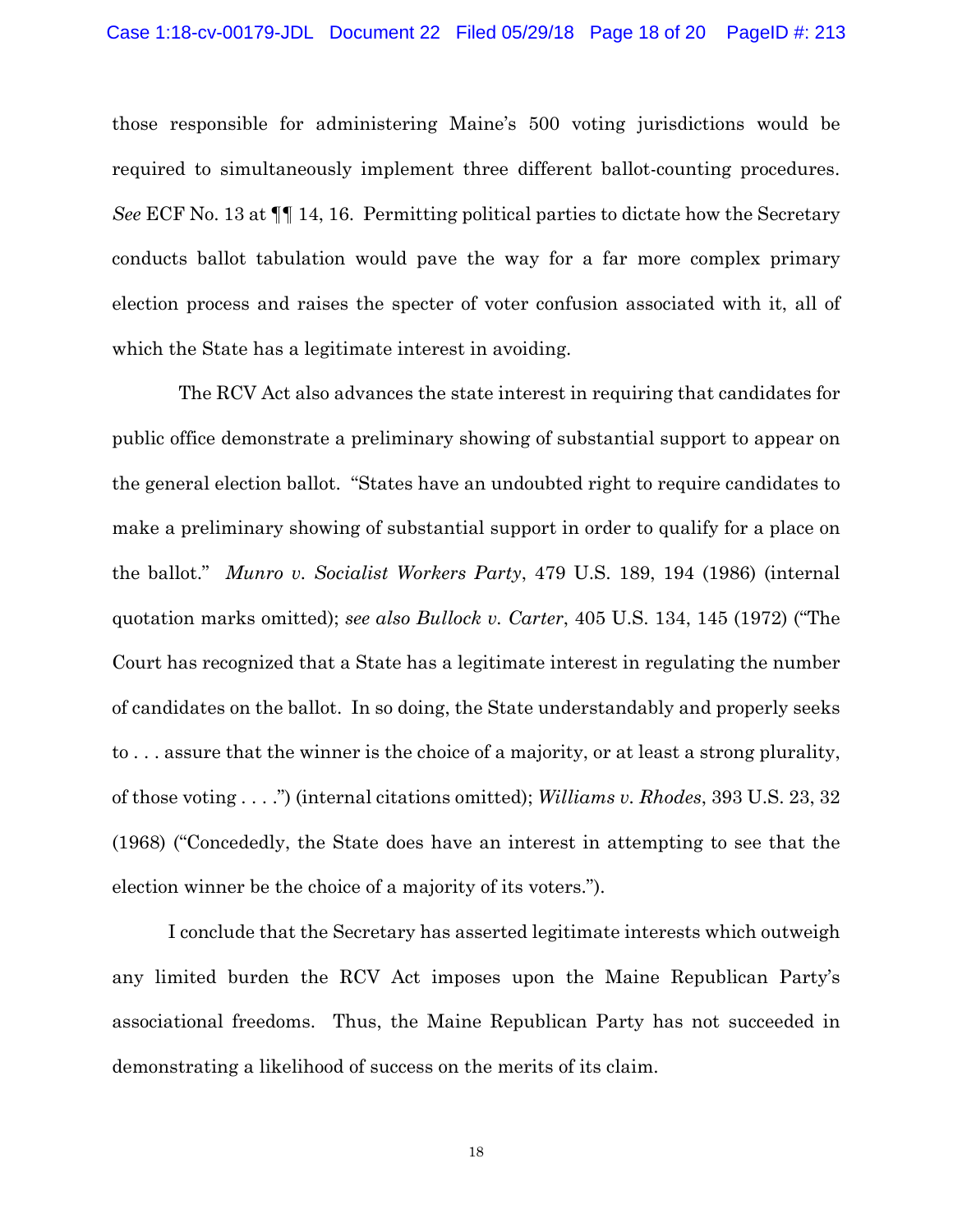## **B. The Remaining Preliminary Injunction Factors**

"[T]he four factors [in the preliminary injunction standard] are not entitled to equal weight in the decisional calculus; rather, '[l]ikelihood of success is the main bearing wall of the four-factor framework.'" *Corp. Technologies, Inc. v. Harnett*, 731 F.3d 6, 9-10 (1st Cir. 2013). Here, the last three factors—irreparable harm, balance of the hardships, and the public interest—"follow the analysis concerning the likelihood of success on the merits." *Freeman v. Morris*, No. 11-cv-00452-NT, 2011 WL 6139216, at \*4 (D. Me. Dec. 9, 2011). Specifically, the Maine Republican Party argues that it will be irreparably harmed if the injunction is denied because it will lose First Amendment freedoms;<sup>7</sup> that the balance of hardships tip in its favor because losing First Amendment freedoms is a hardship; and that granting an injunction is in the public interest because the public has no interest in the enforcement of a law that violates the First Amendment. As discussed above, the Maine Republican Party has failed to demonstrate for purposes of their Motion that the RCV Act violates the First Amendment. It follows that the ensuing arguments, each of which depend on a favorable finding with respect to likelihood of success on the merits, are not persuasive.

 <sup>7 &</sup>quot;It is well established that the loss of first amendment freedoms constitutes irreparable injury." *Maceira v. Pagan*, 649 F.2d 8, 18 (1st Cir. 1981) (cited favorably in *Sindicato Puertorriqueño de Trabajadores v. Fortuno*, 699 F.3d 1, 11 (1st Cir. 2012)). But each case is judged on its own facts, and "[t]he fact that [movants are] asserting First Amendment rights does not automatically require a finding of irreparable injury." *Respect Maine PAC v. McKee*, 622 F.3d 13, 15 (1st Cir. 2010); *see also Lock v. Karass*, 382 F. Supp. 181, 192 (D. Me. 2005). Here, the only injury claimed by a party is a violation of its First Amendment rights, and I have found that the Maine Republican Party is unlikely to succeed on the merits of that claim. It follows that the First Amendment claim does not automatically entitle the Maine Republican Party to a finding of irreparable harm.